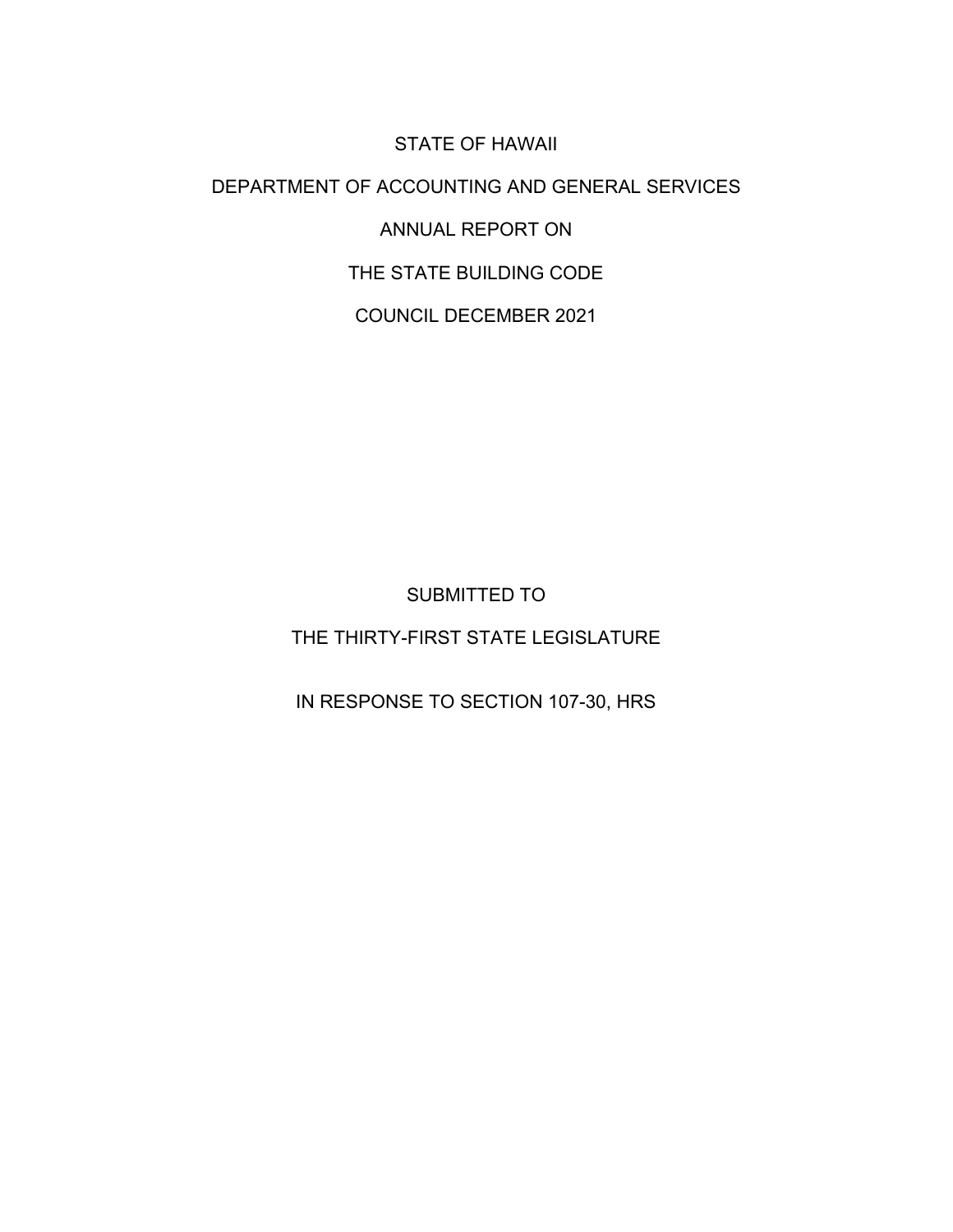### STATE OF HAWAII DEPARTMENT OF ACCOUNTING AND GENERAL SERVICES (DAGS) ANNUAL REPORT ON THE STATE BUILDING CODE COUNCIL DECEMBER 2021

### Summary

Pursuant to Section 107-80, Hawai'i Revised Statutes (HRS), the State Building Code Council (the Council) is required to submit an annual report to the Legislature no later than twenty days prior to the convening of each regular legislative session on the Council's activities and accomplishments. Sections 107-21 – 107-3, HRS, delineate the duties, responsibilities, and scope of the Council. It is responsible for reviewing and approving nationally recognized minimum requirements for design and construction to safeguard life, property, and the general welfare. These requirements are formulated in national codes and standards relating to buildings, residences, electrical, plumbing, fire, energy, etc. The Council is required to adopt State building codes from the national codes and standards within two years of their publication date, or the national code or standard shall automatically become the State code, until superseded by the adoption of the amended version of the national code. Realizing the value and importance of the Council's mission, its "voluntary" membership has continued to meet to work on national model building code updates and amendments. The meetings are held in an open forum pursuant to HRS Chapter 92. More information regarding Hawaii State Building Codes, investigative committees, code adoption timelines, meeting agendas and minutes, can be found at: [http://ags.hawaii.gov/bcc/.](http://ags.hawaii.gov/bcc/)

Investigative committees, comprised of subject matter experts, produce and complete statewide specific technical draft amendments to the national model codes and standards, which are reviewed and approved by the Subcommittee of Building Officials (SBO). The Council will then review the approved draft amendments while allowing an open comment period before approving the final amendments. The national codes and standards with approved statewide technical amendments will apply to all State design and construction within one year of its effective date and will be the basis for the respective county building codes. Administration and enforcement of these codes are primarily done by the counties. The governing body of each county shall amend, adopt, and update the Hawaii State Building Codes as they apply within their jurisdiction without approval of the Council within two years after the adoption of each State Building Code. If the county does not amend the State Building Codes within the two years, the Hawaii State Building Codes shall be applicable as an interim county building code. The two-year mandate helps the counties initiate timely action in their county ordinance adoption process for each state building code.

The application and enforcement of these codes will result in: (1) substantial savings in long-term operating, energy, and construction costs for publicly and privately owned and operated facilities; (2) construction of homes which are better protected from the effects of natural and man-made disasters; (3) businesses and an economy in Hawaii which are more resilient in the aftermath of disasters. Indeed, updating building codes generally reduced long-term costs—one dollar of prevention saves three dollars in recovery.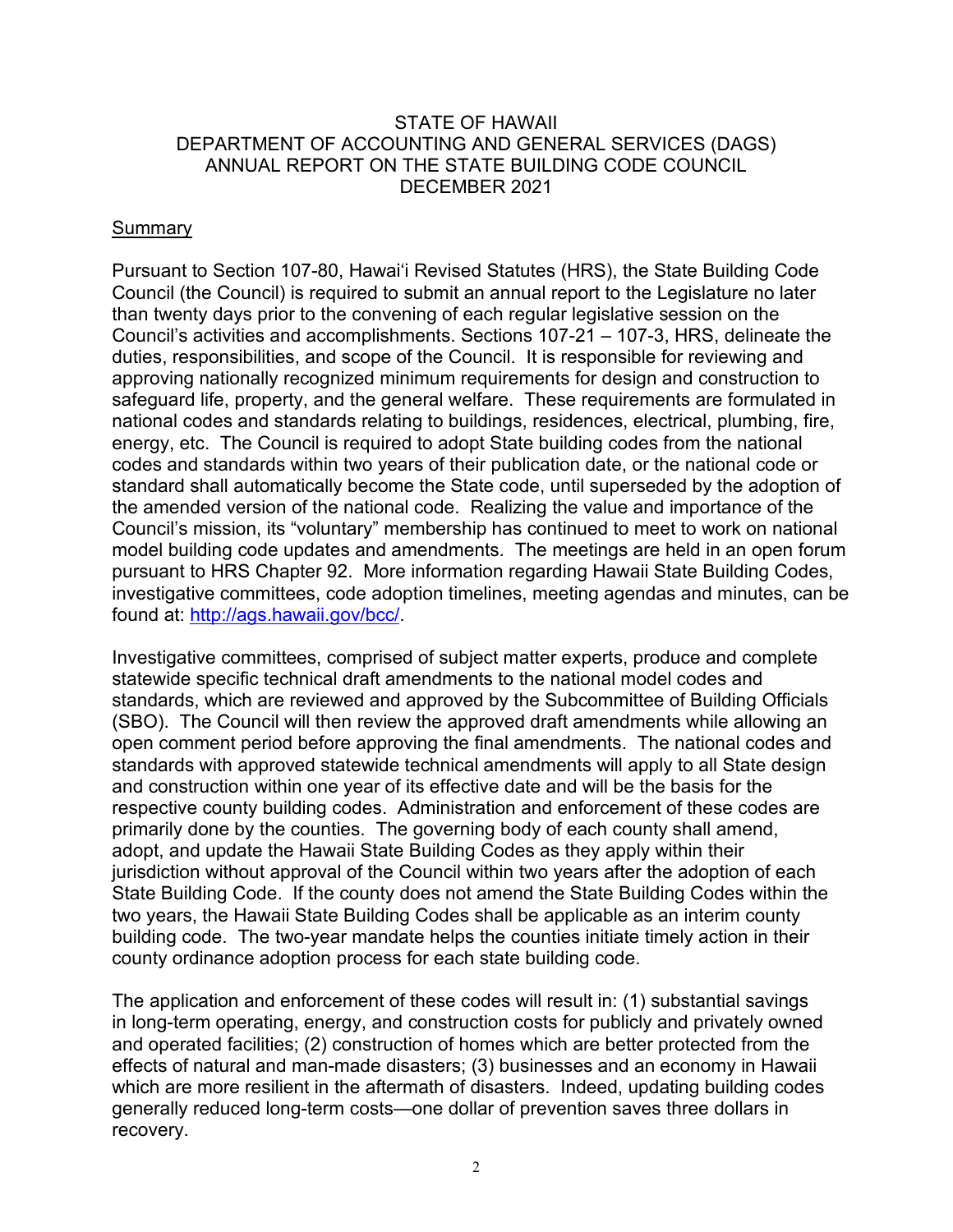# Membership

The State Building Code Council members and their affiliations are:

- 1. Howard Wiig, Chair, State Energy Office Department of Business, Economic Development and Tourism (DBEDT)
- 2. Lyle Carden, Vice Chair, Structural Engineers Association of Hawaii
- 3. Ryan Koga, County of Kauai
- 4. TBD, Department of Labor and Industrial Relations
- 5. Richard Meyers, American Institute of Architects, Hawaii State Council
- 6. Willard Nishigata, City and County of Honolulu
- 7. Lloyd Rogers, State Fire Council
- 8. Gregg Serikaku, Subcontractors Association of Hawaii
- 9. Neal Tanaka, County of Hawaii
- 10. Lance Nakamura, County of Maui
- 11.TBD, Building Industry Association of Hawaii
- 12.Curt T. Otaguro, Comptroller, Department of Accounting and General Services (non-voting)

# Achievements During the Year

The following codes were adopted

- a. The 2018 Edition of the International Energy Conservation Code (IECC)
- b. The 2018 Edition of the Uniform Plumbing Code (UPC)
- c. The 2018 Edition of the International Building Code including the International Swimming Pool and Spa Code (IBC)
- d. The 2018 Edition of the International Residential Code (IRC)
- e. The 2018 Edition of the Existing Building Code (IEBC)

# Scope of Work Conducted or Initiated During the Year

Investigative committees, which are comprised of experts in industry and government, served on a voluntary basis, reviewed, and proposed amendments to the national model codes and standards listed above.

- a. The adoption of the above codes was the result of hundreds of hours of voluntary work by the subject investigative committees. The work on these codes by the investigative committees comprised of broad stakeholder groups, culminating in two years plus effort with consensus amendment packages that incorporated the most cost effective and efficient methods and materials.
- b. An application for a Federal Emergency Management Agency (FEMA) grant to provide funding for updating wind maps for the State was unsuccessful and resulted in FEMA, through HIEMA, granting the Structural Engineering Association of Hawai'i (SEAOH) funds to update the wind maps. HIEMA contracted the work to a private firm.